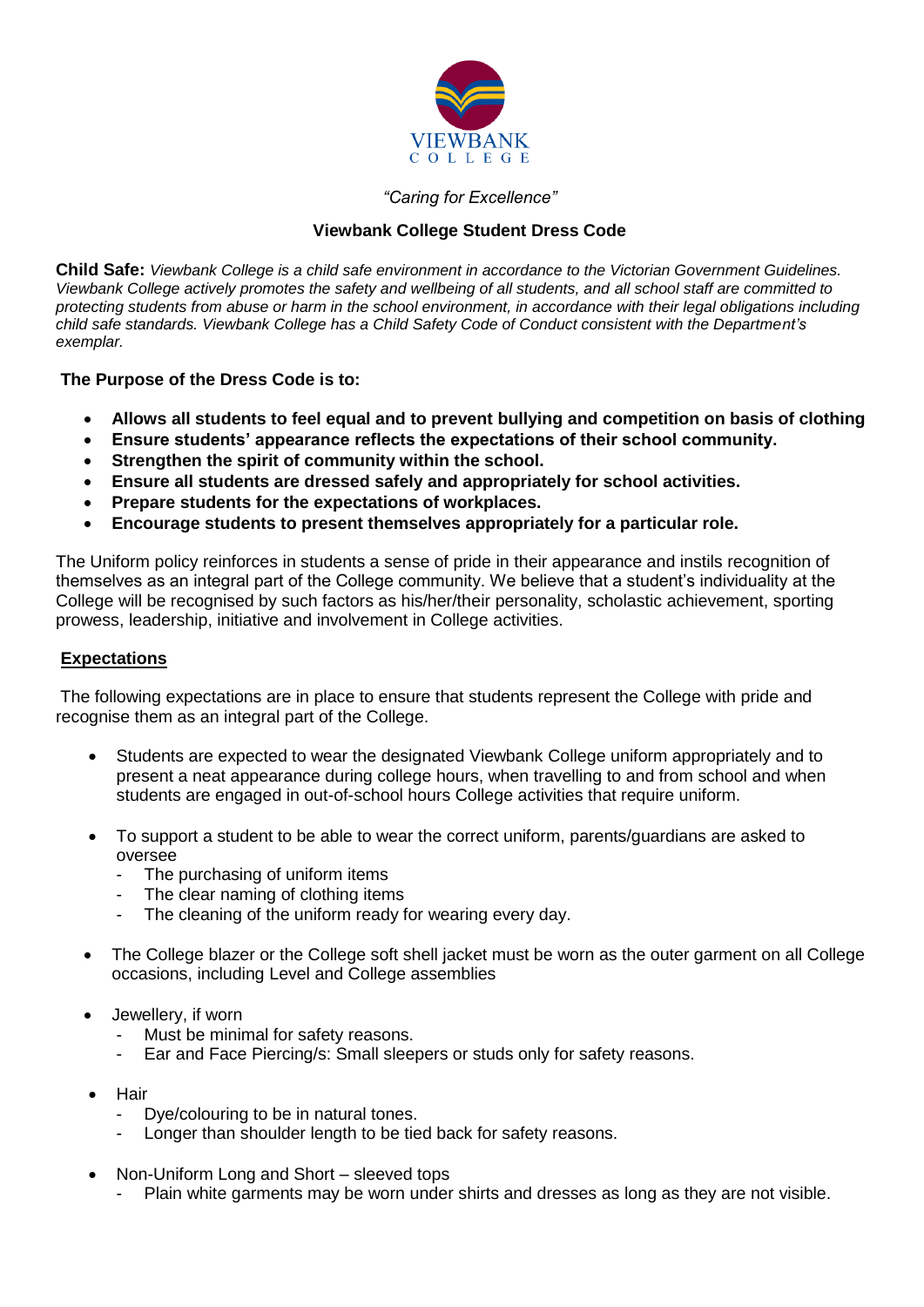The College Sport and Physical Education uniform can be worn to school if the student has a scheduled Physical Education class in the first period, or be worn home if a student has a scheduled Physical Education class in the last period of the day. Students need to change out PE uniform and into general uniform at all other times.

#### **VET UNIFORM**

Some VET courses may require students to wear a uniform to their VET class. Only students who are enrolled in the following trade related courses (Carpentry, Plumbing, Automotive, Engineering, Electro technology and Integrated technologies) are permitted to wear their VET protective clothing to Viewbank College on the day that they have their VET class. The clothing should be clearly identifiable as their VET uniform. All other students must wear their full Viewbank College uniform to school on the day of their VET class.

- Viewbank College is aware that some students may wish to observe particular religious and cultural requirements while also complying with the school dress code. The College will discuss these requirements with students and parents or carers to ascertain their cultural and religious significance and how they might be accommodated within the school's dress code policy.
- If the purchase of the uniform causes genuine hardship, confidential assistance is available on application to the Principal or Business Manager.
- **Uniform Pass:** A note from a parent/guardian is required if a student is not able to wear complete uniform for a brief period of time. A uniform pass must be obtained at the start of the day from an Assistant Principal or the Year Level Leader.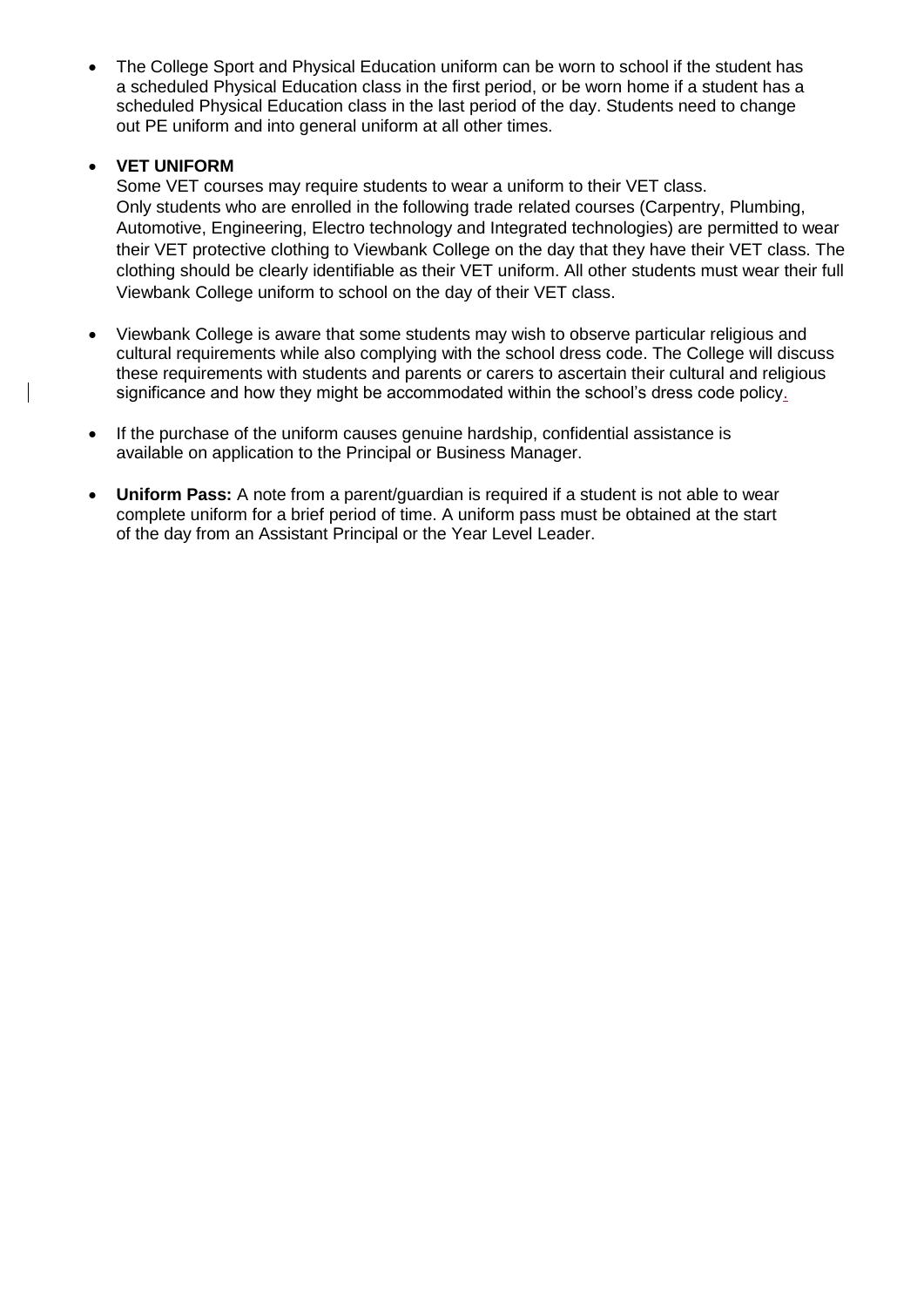# **Viewbank College Uniform Items**

#### **General Uniform**

- Viewbank College Blazer and/or Viewbank College soft-shell jacket )*The soft-shell jacket will be available from uniform suppliers from late 2020, the current spray jacket will stop being sold as stock runs out in 2020. The spray jacket will continue to be permitted to be worn at the College)*
- Viewbank College Jumper
- Viewbank College Dress
- Viewbank College Skirt
- Viewbank College Trousers
- Viewbank College Blue Slacks, with College logo
- Viewbank College Shorts, Navy, with College logo
- Viewbank College White Shirt, short or long sleeved, with College logo
- Black leather lace up College Shoes or Black T-Bar Shoes
- Socks (white or navy above ankle, no commercial logos)
- Tights (black or navy with skirt only).

#### **Sport and Physical Education Uniform**

- Viewbank College Navy Sports Shirt with College logo
- Viewbank College Navy Sports Shorts with College logo
- Viewbank College Navy Tracksuit Pants with College logo
- Viewbank College Soft Shell Jacket with College logo
- Plain White Socks, above ankle, no commercial logos
- Runners or Sports Shoes
- Navy Viewbank Cap or Wide-Brimmed Hat (College hats can also be worn at recess or lunchtime)

#### **Optional Uniform Items**

- Viewbank College Spray Jacket, Navy and Maroon (phased out from 2021 onwards)
- Religious Headwear: White, blue or black in colour
- Viewbank College School Bag (backpack)
- House beanie and/or scarf (introduce in 2020)